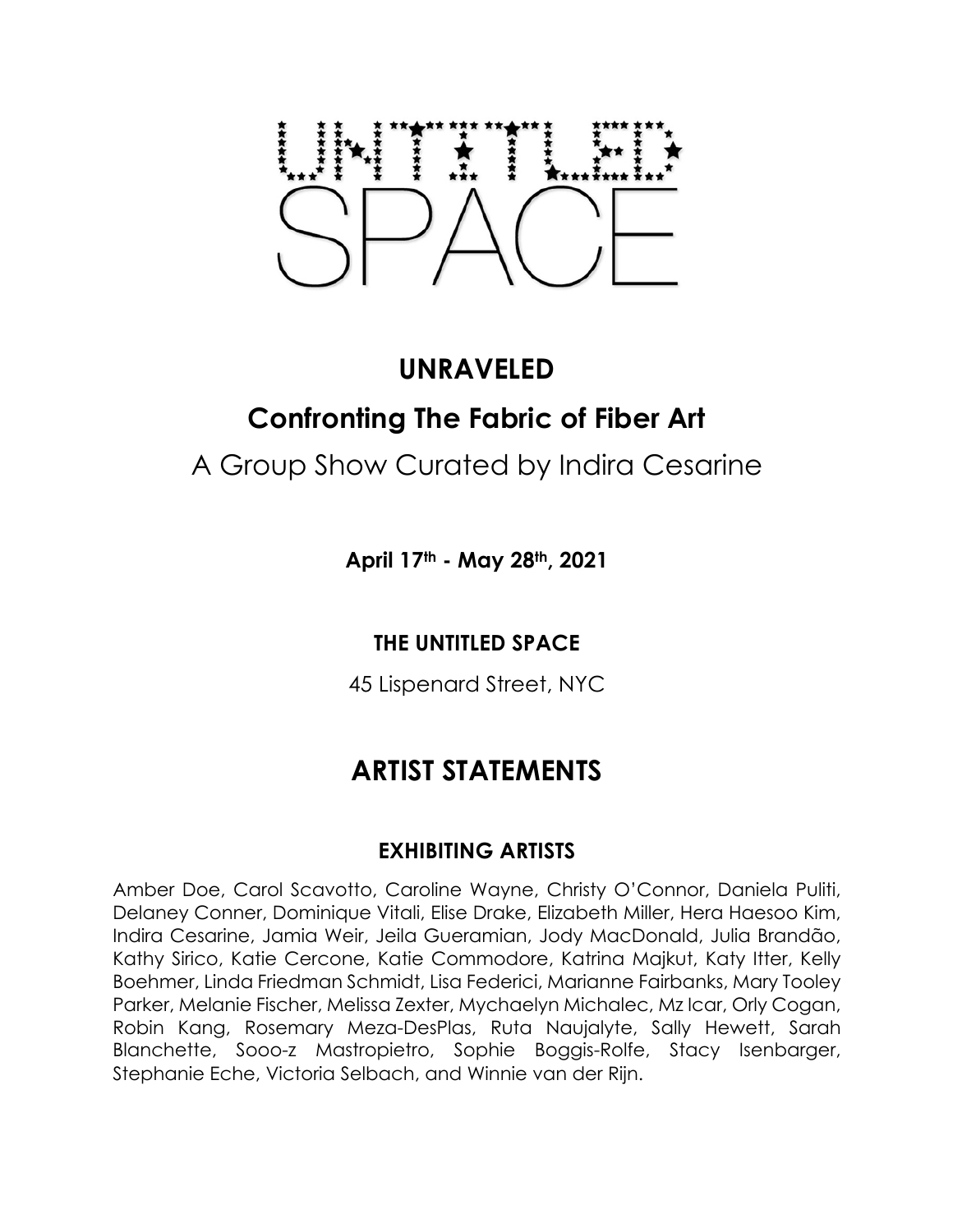## **CURATORIAL STATEMENT**

*unravel [ uhn-rav-uhl ] to separate or disentangle the threads of (a woven or knitted fabric, a rope, etc.). to free from complication or difficulty; make plain or clear; solve: to unravel a situation; to unravel a mystery.*

"UNRAVELED: Confronting the Fabric of Fiber Art" investigates the narratives of contemporary fiber artists. The exhibition brings together a diverse group of artists who each address through their own personal vision, materials, and methods, works that are deeply rooted in the history of feminism, in the intersection of art and craft, addressing our living experiences and personal languages. We live in a world of extremes - on one hand, the pandemic has brought forth an intensity on digital and online programming peaking with the emergence of NFT art, and on the opposite end of the spectrum we are seeing a return to the comforts of the home and along with it a renaissance of organic and handmade artworks that embody that spirit. The laborious and repetitive methods required to create one work of fiber art can take hundreds of hours yet equally the creation process is often referred to as a mediative act of healing, allowing for an expressive personal and cultural interrogation.

Fibers have been an integral part of human civilization for thousands of years. Textile art is one of the oldest art forms, dating back to prehistoric times. Despite early works of textiles such as embroideries and tapestries having been made by both men and women, the tradition of textiles and needlework evolved into that of "women's work" and was not only dismissed as not "important" but was literally banned from the high art world by the Royal Academy in the  $18<sup>th</sup>$ century (circa 1769). With the rise of the women's movement as well as technological advances, women reclaimed the medium, subverted its history as a lesser art form, and transformed it into a tool of expression, of protest, of personality. From early suffrage movement embroidered banners to the groundbreaking exhibitions and works of female pioneers such as Bauhaus weaver Anni Alber's momentous solo show at the Museum of Modern Art in 1949, Lenore Tawney's exhibition at the Staten Island Museum in 1961 to Judy Chicago's groundbreaking 1979 work "The Dinner Party", we have seen the medium evolve and inspire new generations of fiber artists.

"UNRAVELED: Confronting the Fabric of Fiber Art" explores this new wave of female-identifying artists who are using materials ranging from thread and yarn to human hair, fabrics, and discarded clothing, among a range of other components to unravel the "language of thread" with works that provoke and interrogate. Whether drawn from a deeply personal narrative, or rooted in political motivation, each artist weaves, spins, sews, and hooks the viewer with their detailed and intricate textures that communicate and empower. The exhibition presents two and threedimensional pieces that explore with gravity and humor our contemporary culture, its beauty, flaws, and idiosyncrasies through murals, assemblages, fragile and gestural threads, meditative, and metaphorical fibers. "UNRAVELED: Confronting the Fabric of Fiber Art" pushes the boundaries, investigates ancient as well as new materials and techniques, and presents a contemporary universe of the language of women and their interwoven, progressive vocabulary."

#### – *Curator Indira Cesarine*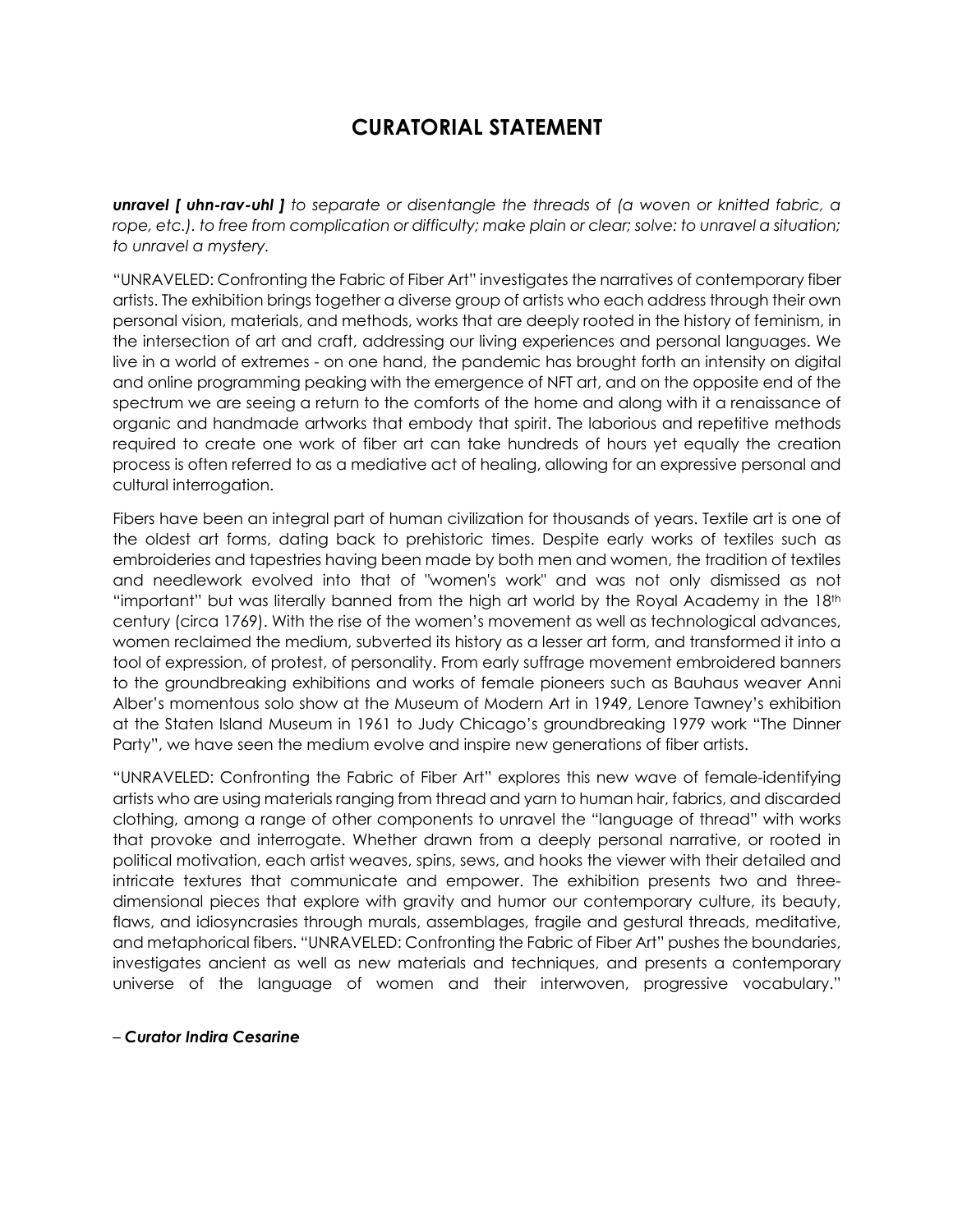# **ARTIST STATEMENTS**

#### **Amber Doe**

I am a multimedia artist who uses sculpture and performance to bear witness to the experiences of black women even as American society aims to render us and our lives as invisible and meaningless. Despite the prevalent "urban black" narrative, my experience is tied to the natural world, and I use materials that reference my desert environment and my lived experience as a black woman with Indigenous roots: palm leaves, branches, flowers, hair extensions, and cotton rope all give form to my sculptures, installations, videos, and performances.

#### **Carol Scavotto**

My work has been largely motivated by the embarrassment I felt as a child growing up at a time when dyslexia was not well recognized or understood. Being dyslexic forced me to become adept at reading people and situations via body language and facial expressions.

Trying not to draw attention to my shortcomings in a classroom setting led me to become a master of disguise, often wearing a mask of understanding to conceal my embarrassment. Reading faces and situations so acutely taught me to search for the backstory to everyone's facade. An equally strong motivator in my work has been the years I spent doing gymnastics, figure skating, and ballet, activities that focus on the beauty and strength that the human body can consciously create.

In my work I am continually asking questions and exploring stories and situations. I have always played with dolls, and I still do. Through my sculptures, drawings, videos, and paintings of the dolllike representations of people I create, I have adopted a voice that allows me to address personal and social issues - racism, ageism, sexism and social injustices - with non-threatening imagery, assigning emotions and attributes to a frozen expression in a staged setting that often mimics a stop-action performance piece. Many "isms" are veiled under the cloak of civility, supporting my intrigue of unearthing the backstory behind the facade.

Growing up I was surrounded by my mother's collection of Japanese prints. The depth of storytelling and the lyrical narrative story lines of these images left an enduring impression and always brings me to a place of intrigue, beauty, and serenity. My strong attraction to Japanese prints led me to Shunga (Japanese erotic) art, an inspiration in this series. Shunga and much other erotic art portray the genitals in forms that are beautiful. My erotic artwork intentionally omits direct representation of the genitals and instead uses flowers and other images and gestures as a metaphor, thus leaving room for the viewer to personalize the narrative of each piece. For me, erotica embodies confidence and exploration of self in relation to another, and an embracing of joy, with an intentional flirtatious quality that conveys affection and humor with an ethereal quality.

Being highly aware of body language, my work has always incorporated suggested or overt undercurrents of sensuality and eroticism. Respecting and responding to body language and reading faces is a sensual and visceral interaction. Early in my career my work was louder and more demanding. Decades later, while social issues have altered very little, my viewpoint has evolved. I am no longer in debate mode. Maturity has given me a viewpoint that has "lowered the volume" of my artistic voice: I feel I can communicate more eloquently and firmly yet gently, calmly commanding the ownership of self-respect from oneself as well as others.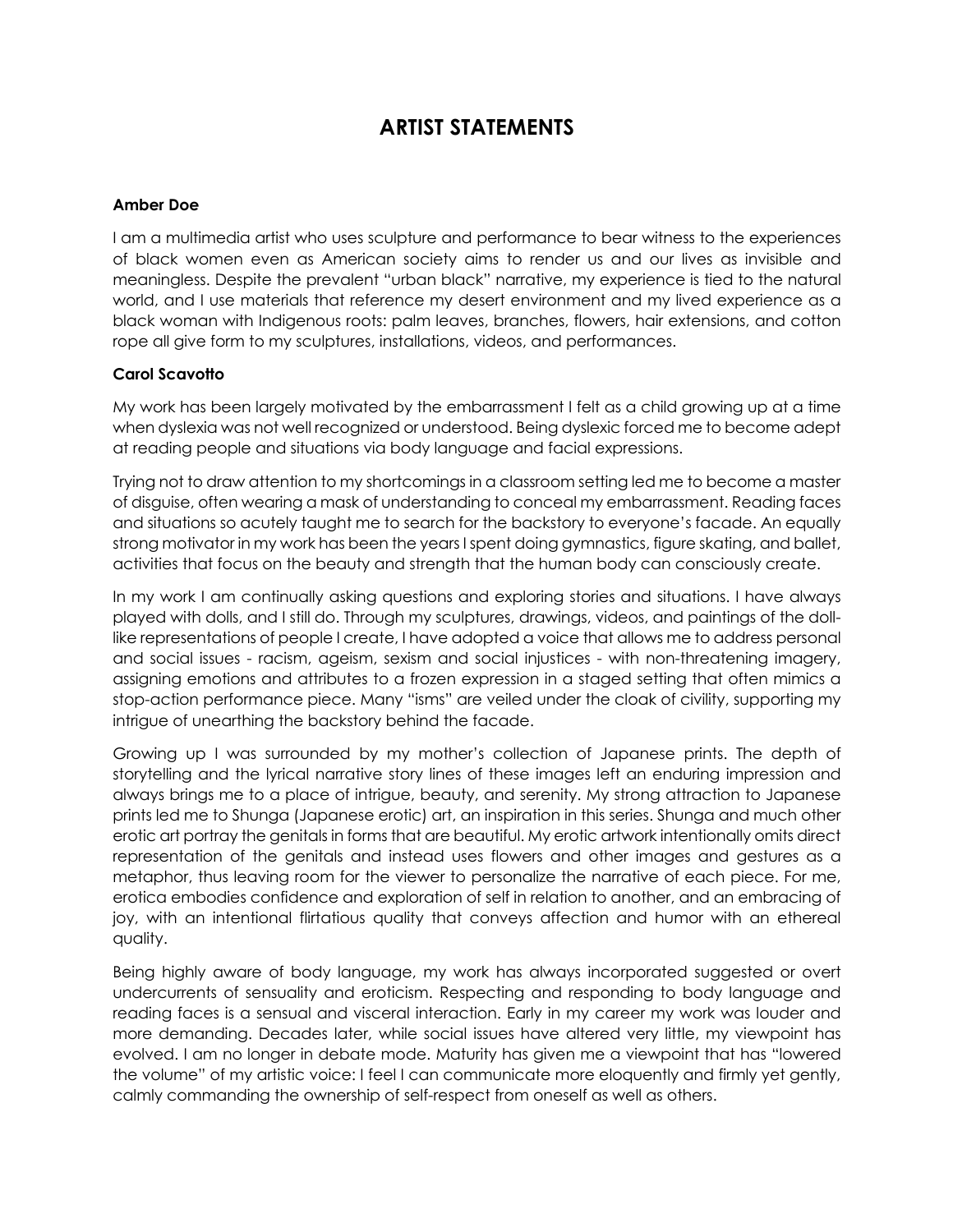This erotic themed body of work grew as I recoiled from our collectively acrimonious social climate. I felt the need of a figurative, collective and supportive hug. The work is spoken from a sensual female voice, confident in her value and worth both to herself and the society at large, not one of objectification. The backstory to this series is one of female sensuality, a powerful force, one that challenges the patriarchal hierarchy. Females and female identifiers are too often shamed for their power, undermining their vitality and beauty; too often made to feel guilty for the aggressions railed at them. Sensuality can lead to sexuality; yet sensuality is a power in its own right. Fearing its power has allowed society to feel it has the right to deface and override its perceived threat with verbal and physical force. This work exposes the beauty masked behind the facade of modesty by claiming ownership of strength and beauty.

As a multidisciplinary artist it is necessary for the medium chosen for each series to support the narrative. The Erotic series began with pen and ink drawings intertwining two bodies in suggestive sexual positions. As I continued to create work in the series, the Mulberry paper no longer served how the pieces were evolving. The fluid sensuality of silk strengthens the visceral aspect of the narrative. My interaction with the silk involves the draping of the fabric over my body as I am handling it, molding it almost as I stitch myself into it. The medium of embroidery and stitchery reflect traditionally preconceived notions of submissiveness and domesticity of the female gender.

#### **Caroline Wayne**

In meticulously beaded sculptures I pull from my autobiography to illustrate stories of trauma, sexuality, intimacy, and growth. I use couture millinery and embellishment techniques to communicate through craftsmanship. Detailed beading and cyclical patterning emphasize the consistent labor in the repetitive motion of hand-sewing, that which mirrors the emotional and psychic labor expended in order to manage the suffering a body can accumulate over time. My sculptures translate the life experience of a survivor of complex trauma through the lens of glittering beadwork in order to recount deeply traumatic stories for the same cultural collective that due to repression, denial, censorship and deliberate silencing, has barely built a tolerance to seeing and hearing the reality that is the prevalence of childhood sexual abuse. I believe that through symbolism, softness, and aesthetics, I can bring this content to a public platform in a way that might offer an audience the space and time to digest the underlying narrative rather than immediately reject it upon recognition. Beauty and light can often serve as our entry point into deeper considerations when it feels too difficult to see through the dark.

#### **Christy O'Connor**

Carried Trauma I stems from a larger body of work titled Victim Shame, Body Blame, which was an analysis of American rape culture, toxic masculinity, and the ever-lasting effects our patriarchal society has had on both men and women, as we continue to blame and shame the victims of sexual violence as perpetrators are rendered free from culpability. This body of work scrutinizes the amalgamation of victim shaming tropes that men and women are taught throughout their lives, both passively and actively, through social norms, pop culture, our educational and legal systems, religious establishments, and familial influences and upbringing.

The sculptural form, Carried Trauma I, was constructed with dress making patterns, glue and thread, molded into the shape of a female torso. The thread is sewn into the work, scarring the form. The scarring is representative of the physical, mental, and emotional trauma that victims of sexual violence carry on and within their bodies as a result of that brutality.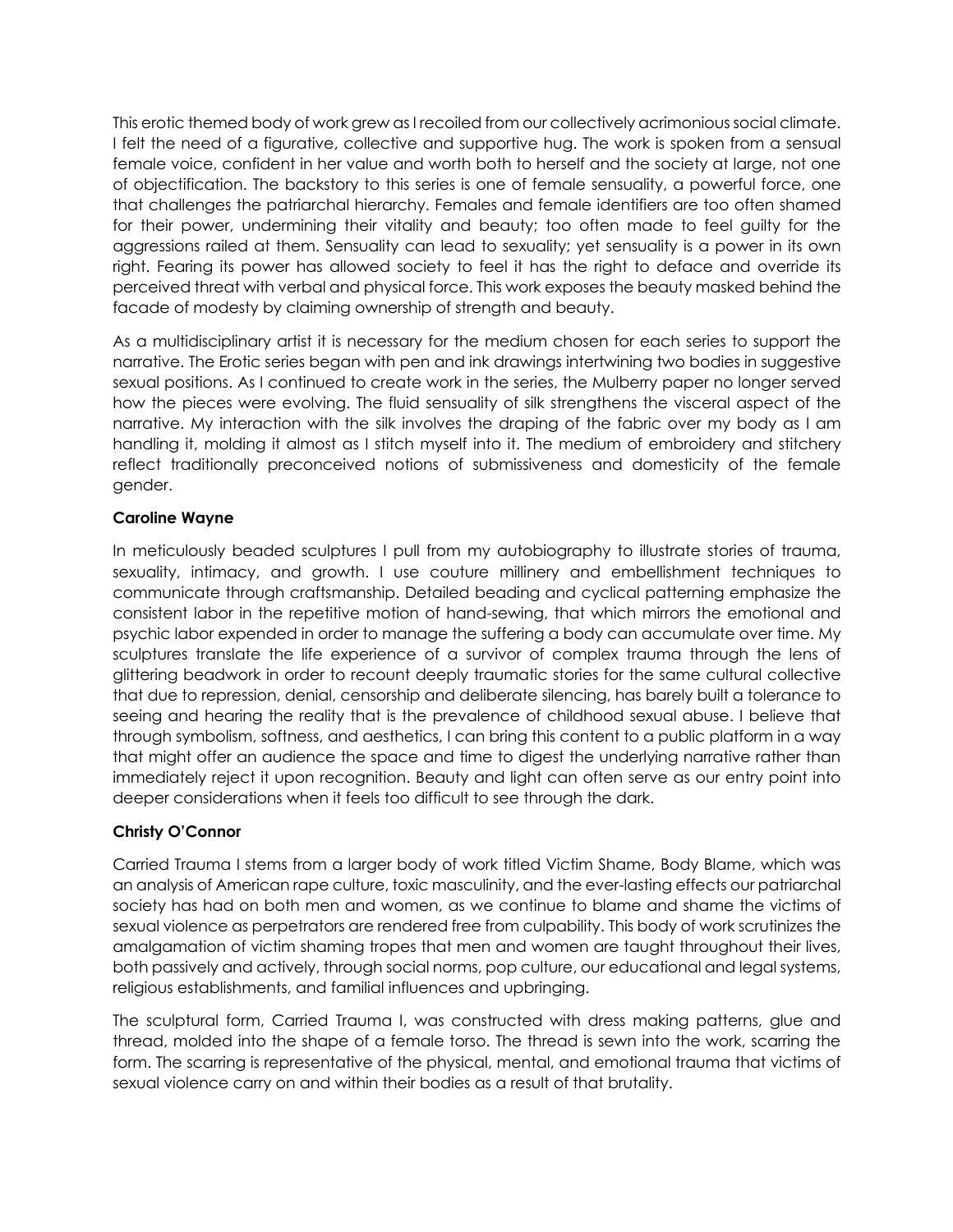#### **Delaney Conner**

Conner's Femme and Visage series primarily serve as explorations of geometric abstraction and as studies on color fragmentation in the deconstruction of portraiture, focusing mainly on the female form and facial profiles. These works aim to highlight the dichotomy between feeling beautiful and becoming sexualized that women often experience when they are perceived through the oeuvre of modern society. By abstracting identifiable features and removing individual characteristics to varying degrees, the artist explores the perception of the female form. Her mission is to create broadly familiar subjects that reflect femininity as part of the whole rather than the individual. Each piece is unique in its perspective of the subject, color, and geometric construction, but when viewed together they provide a diverse representation of female forms. To counteract the simplicity of the abstractions, Delaney provides depth through the intricacies of the textures and patterns created within each geometric cell. The intricacy of the fibrous details through which each piece is constructed are perceived only upon closer examination, providing a duality in the viewer's understanding of the tectonics of each piece analogous to our understanding of people. This show calls attention to our perceptions of ourselves as well as how we perceive others.

#### **Dominique Vitali**

Dominique Vitali is a multidisciplinary artist specializing in embroidery and printmaking. Her work focuses on her personal experiences living within the confines of a female body, exploring sexuality, religion, and body image. The shared narratives of childbirth, menstruation, dysmorphia, sexual violation, and societal scrutiny all come into play and find connections with the viewers in their shared commonality. Catholicism—its pageantry, its patriarchy, and the tightrope walk between madness and mysticism—has factored heavily into much of her imagery. The stories depicted are deeply personal and, filtered through the lens of a woman, inherently political.

Vitali's canvas of choice for her embroidered narratives is vintage lingerie, with its inherently sexual, incredibly personal, pre-existing histories. She finds it an interesting juxtaposition to tell her stories using a skill so entwined in feminine piety, all upon a canvas that is historically sexual in both its iconography (simultaneously enhancing and masking sexuality) as well as its proximity to the previous owner's flesh. Vitali's work in this medium plays with the aesthetic contrast between unexpected, bold imagery and delicate, utilitarian garments, oftentimes venturing unashamedly into deeply intimate subject matter.

With her works on paper, Vitali is currently immersed in an ongoing series of large-scale monoprints that explore the narratives of various women, both fictional and non-fictional, whose stories have captivated her in the shift that occurs when re-imagined through a more contemporary female lens. Her hope is to find her own truths through literally reconstructing disjointed pieces of prints and stitching them together, re-forming her own interpretations of the stories.

Vitali currently lives and works in the New York area, and has shown in galleries both in the U.S. and abroad. Recent highlights include a printmaking residency in Venice, Italy at Studio Fallani, and inclusion in the esteemed North American Printmaking Biennial.

#### **Elise Drake**

Drake's work is a laborious and tactile response to the discriminating binaries implicit in the society in which we live. The work centers around the social, emotional, and existential impact of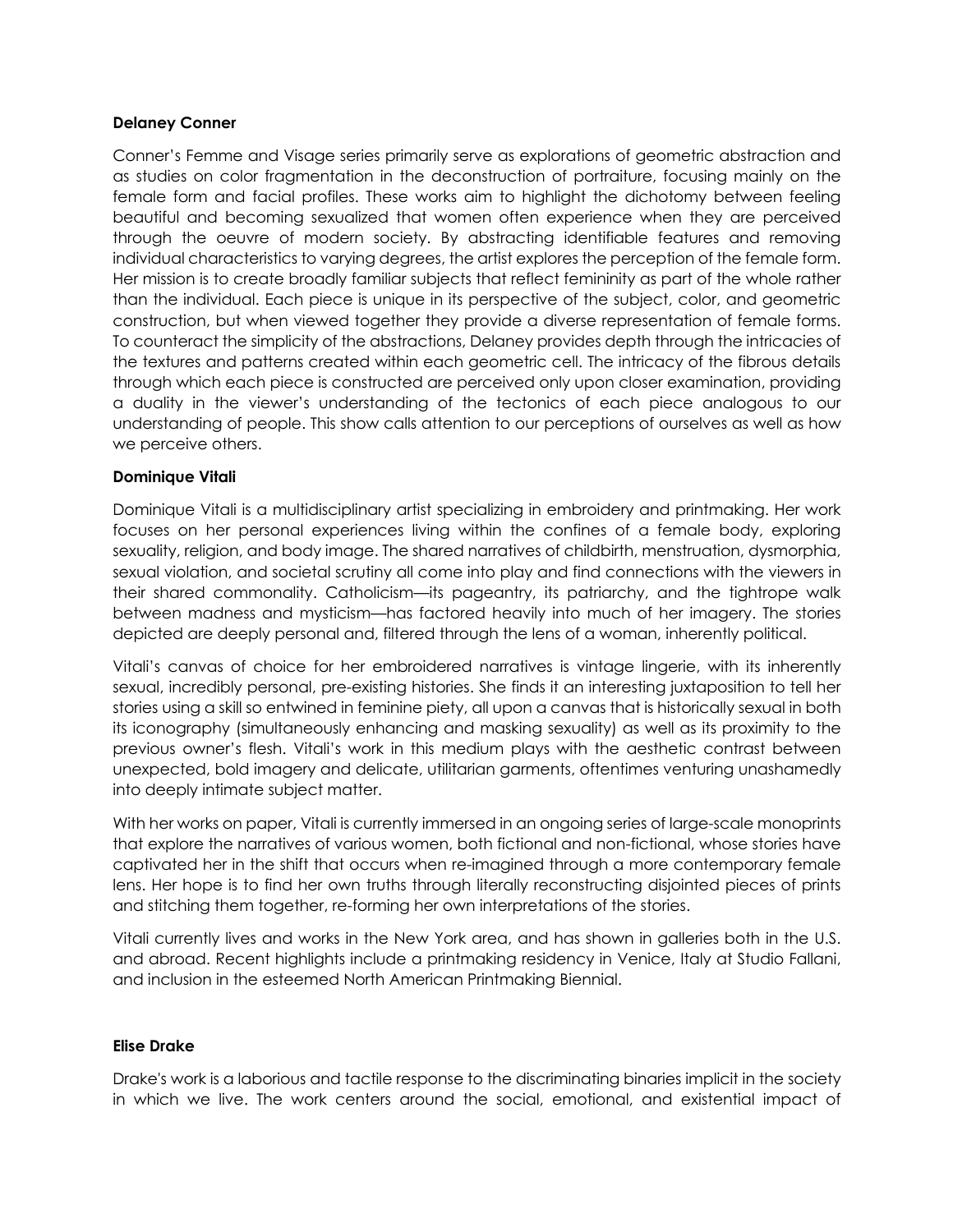technology and the imbalance of power in modern-day life. Her focus is on social change, the representation of the real, and what it means to be part of a digital culture that intentionally uses vanity as an obscure panopticon.

#### **Elizabeth Miller**

Hair is a part of all of us. Our skin anchors it. We live within it. And because of it, hairstyles and designs have enjoyed a rich, multi-hemispheric tradition that has spanned the millennia.

Liz Miller's work explores the connection between our roots and contemporary America. Textile, ancestry and contemporary black culture are her inspirations. Her work takes the form of static installations, artifacts of rituals and/or full-scale performances, films, and social experiments.

Cataloging hair stories since her formative years, Miller celebrates the limitless potential of hair, most often as it relates to African American culture. The work questions hair and body politics, while addressing such issues as appropriation, classism, gender, ethnicity, anti-blackness, equity, identity, and the commodification of the black body.

#### **Hera Haesoo Kim**

My current work strives to grasp the inexplicable 'void' which exists between two seemingly opposite realms – the conscious and subconscious. I define this void as a state where the conscious and subconscious spheres overlap and interlock. Herein lies an ambiguous space where thoughts float in and out, neither the conscious nor the subconscious being the dominant force. In my practice, I aim to create a space to facilitate an audience interaction that allows better understanding of the void.

When I was 17 I experienced a temporary heart failure. I took electroencephalogram (EEG) tests and witnessed the movements of my brain waves reacting to my spectrum of senses and emotions. This sparked my initial fascination with the human consciousness, its regulatory capacity, and visualization of the unconscious. I began to explore the best way to visually represent the disparity between intangible, amorphous thoughts, and the physical human brain. This culminated in a project called The Gray Monster Inside Me, in which viewers are asked to place a structure on their heads, stepping inside the work physically and mentally. I define this space as a 'room of ambivalence,' where a continual fluctuation of contradictory attitudes and feelings occur, encouraging the audience to access the space between the conscious and subconscious.

My interest in capturing this void has continued with various visual archives that document my emotions and memories in a tangible way. I intend to capture the place where my intuitive moments live: a place of stored memory. This practice has taken several forms, including Flat Map to Rabbit Hole, a series of drawings in which I desire to capture and record certain 'moments' to re-feel the emotions and re-create the moment, as well as an ongoing archive of materials, Never Settled, that spark spontaneous reflection.

Recently, my interest in exploring the void materially has expanded to creating a space to facilitate an audience interaction that allows for better understanding of the void. In recent projects Veggy Bar 9 2+7 and Nutrient Power Plant Summer, I aim to engage the broader public sphere through apartment projects and interventions in kitchen space, where I facilitate an experience of the void in private and personal spaces through performance. By infiltrating and altering these private spaces, I can create a hybrid space that allows me to actively facilitate an audience engagement with subconscious memory. In kitchen projects specifically, I initiate these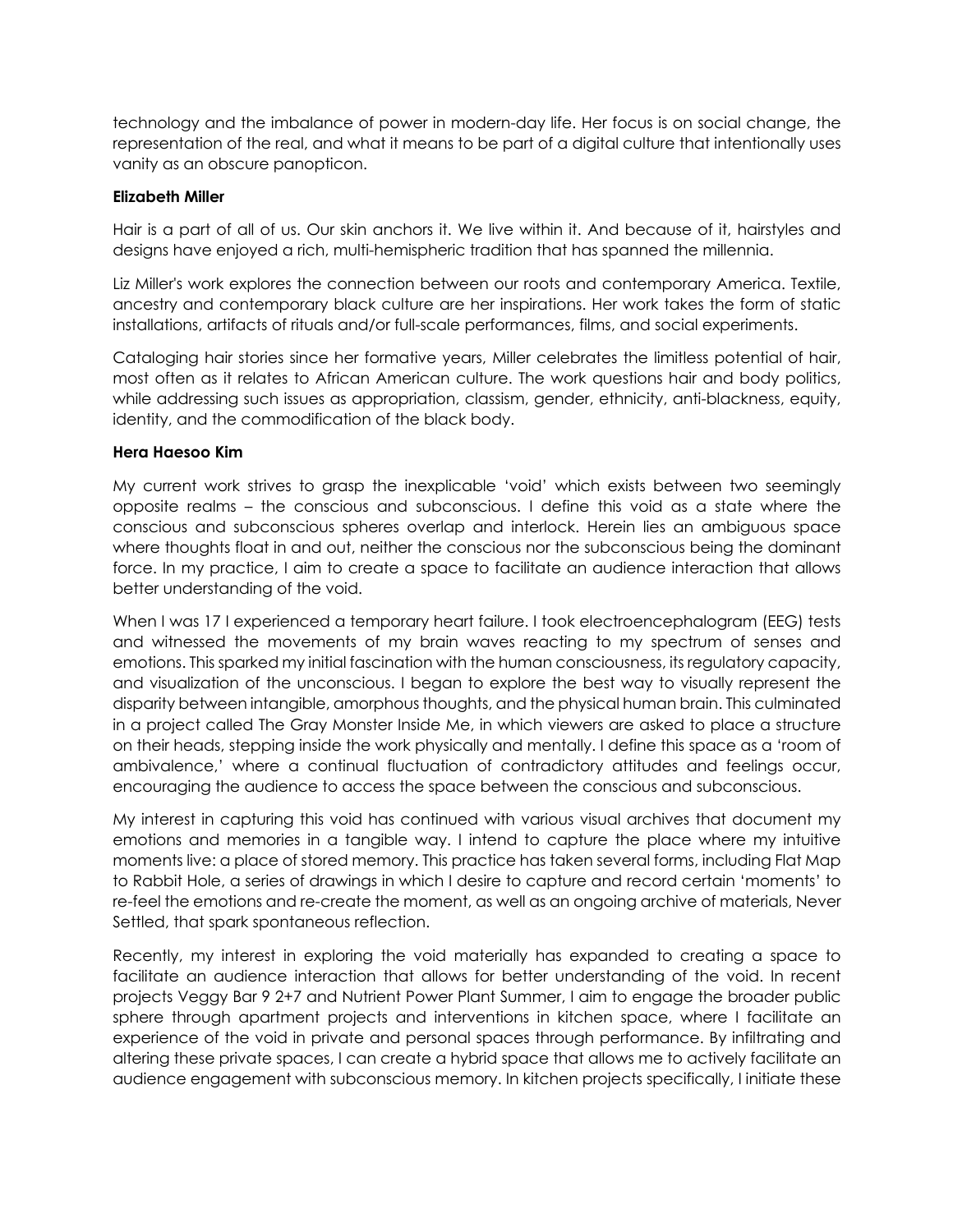experiences by altering the visual form of a common dish or conducting experiments that draw attention to emotional responses to food.

Stored information and stored memory, especially when archived as visual material in my practice, show the faces of our real experiences. My ultimate goal is to invite viewers to a firsthand sensing of the 'contrariety-void', a mental no-place they have never experienced before. My work serves as a bridge for my audience to come to grips with the unexplained. I invite them to this place to interact with senses deemed incomprehensible, where intuitive and unpredictable emotions are welcome.

#### **Indira Cesarine**

Empowering feminist themes are often a point of departure for my multi-sensory series. My work questions the place of humanity in context with contemporary civilization and is often influenced by autobiographical content and women's history at large. I connect with thematic subject matter that engages a narrative of social discourse and art activism. As a multi-disciplinarian artist, I often work across several mediums including photography, video, sculpture, painting, and printmaking to convey a rich and diverse narrative. Through my exhibitions and artwork, I challenge the status quo, as well as tackle stereotypes and double standards. I draw from historical narratives in an effort to create empowering artwork that can have an impact on the viewer, be a catalyst for change or provide insight into history which may have been overlooked. As an artist, I find it is more effective to communicate my ideas through visual and sensory explorations that can uniquely address the world we live in today.

I have been sewing, stitching and creating with thread since I was a child, although it wasn't until the pandemic that I had time to experiment with needlework with my artwork. I have always been inspired by the history of "women's work" and incorporating its vocabulary into my artwork as an inspiring force, using it as a tool for empowerment and honoring its legacy. My threaded photography series "Fertility Goddess" features renowned dancer Katherine Crocket as muse, with each stitch a metaphor for the power of women, not only to give life, but also embracing divine femininity.

#### **Jamia Weir**

Being an artist-teacher allows me to fully utilize my experiences in visual art, acting, music, and movement, as an inspiration guide to my young students. I find that my experiences as a teacher are intertwined with my art practice. Living in Los Angeles, in recent years I've delved into improvisational acting on local stages and in workshops as my art took a more performative turn. I have discovered through improv, that I've become a student, teacher and practitioner of Creativity itself, learning and exercising firsthand concepts of the creative process such as the celebration of failure, or challenging yourself to "find the game" for example, in front of an audience.

This idea applies to visual artmaking as well. I'm currently studying "improv quilting" and learning the rules of traditional quilting, to then sort of "break" them, as one does in improv upon the stage. Utilizing the "Yes, and..." approach, I add on as I go; I listen to my art and it becomes an intuitive conversation back and forth between us. Working with my hands is my way of working through emotions at a tumultuous time in our history, communicating through the flow of my creative process...I process the now. The usage of fibrous and textured materials like fabric, yarn and thread, lend a comfort to the hand and mind and an ancestral connection that all feed into the need for self-care at this time as well. I let my artwork guide me, as I follow it along.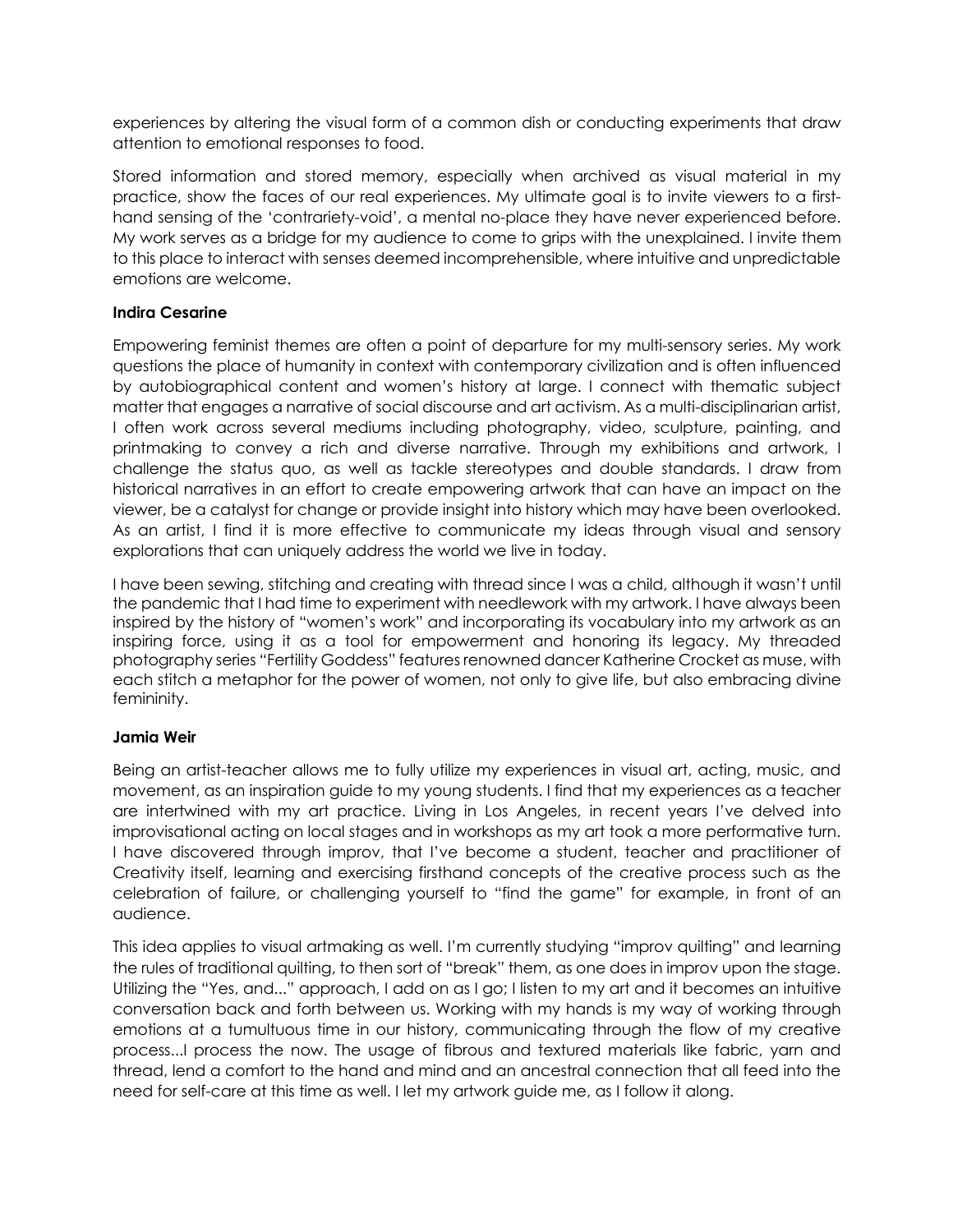#### **Jeila Gueramian**

I like to inspire exploration. I create alternate worlds and invite people to lose themselves in them: awaken their senses, feel like a kid, be in the moment, laugh or be a little scared, stop and ask a question, get involved in a fantasy, believe in the magical.

The found materials I use whether from my past or someone else's past are a catalyst point. These items often have a sense of comfort and help us recognize things that may have been a part of our childhood or past. This helps the viewer transport back to a time and place and feel those feelings all over again.

#### **Jody MacDonald**

I am consumed with the construction and performance of identity.

Each textile figure begins with a photographic transfer of my face. The works are not self-portraits but rather a series of roles that I have cast myself in. These roles transgress boundaries to critique current social and political issues, connecting to the viewer through humor and pathos.

The piece featured in UNRAVELED is from my current series, Freaks, Geeks, and Strange Girls, inspired by carnival freak show archetypes.

The freak show's practice of blurring fact and fiction mirrors my fascination with real vs. fake. I am enchanted by objects and individuals that - whether through masquerade, posturing or camouflage - are not quite what they seem. This attitude of imitation carries through into creation: upholstery fringe becomes hair, sandpaper emulates poolside terrazzo, painters' tape stands in as ceramic tile, and three-dimensional objects are flattened into cardboard cutout representations.

Each sculptural diorama represents roughly 200 hours of labor and features an intricately crafted, 20" textile-based figure set inside an elaborate, mixed media environment. With few exceptions all elements are meticulously fabricated by me, merging both fine art and craft materials and techniques.

Featured prominently throughout the dioramas are appropriated and manipulated works of wellknown artists such as Hockney, Degas, Koons, and Pollock. Sly references to contemporary culture target IKEA, kombucha bars, fake news, and current politics.

Pwittie Ghul Buhd is inspired – in part - by Cleopatra, the female trapeze artist antagonist in Tod Browning's 1932 cult classic film Freaks. Cleopatra's "normal" exterior belied a wicked, twisted interior.

When her plan to marry the circus Small Man, murder him for his inheritance, and then run away with her Strong Man beau is discovered, she is brutally physically altered by the sideshow's freak community so that her outside matches her inside. The title is in reference to a phrase I was asked to repeatedly speak when I had a speech impediment as a child.

At 1:4 human scale the intimate size and intricate detail of the figures coax viewers in for a closer look where sinister narratives lurk under a veil of dark humor.

#### **Kathy Sirico**

I am a Brooklyn-based artist working at the intersection of painting, textiles, sculpture, collage, and installation. My goal is to innovate the field of contemporary abstraction by reimagining aesthetic power as empathetic, feminist, and ecologically conscious.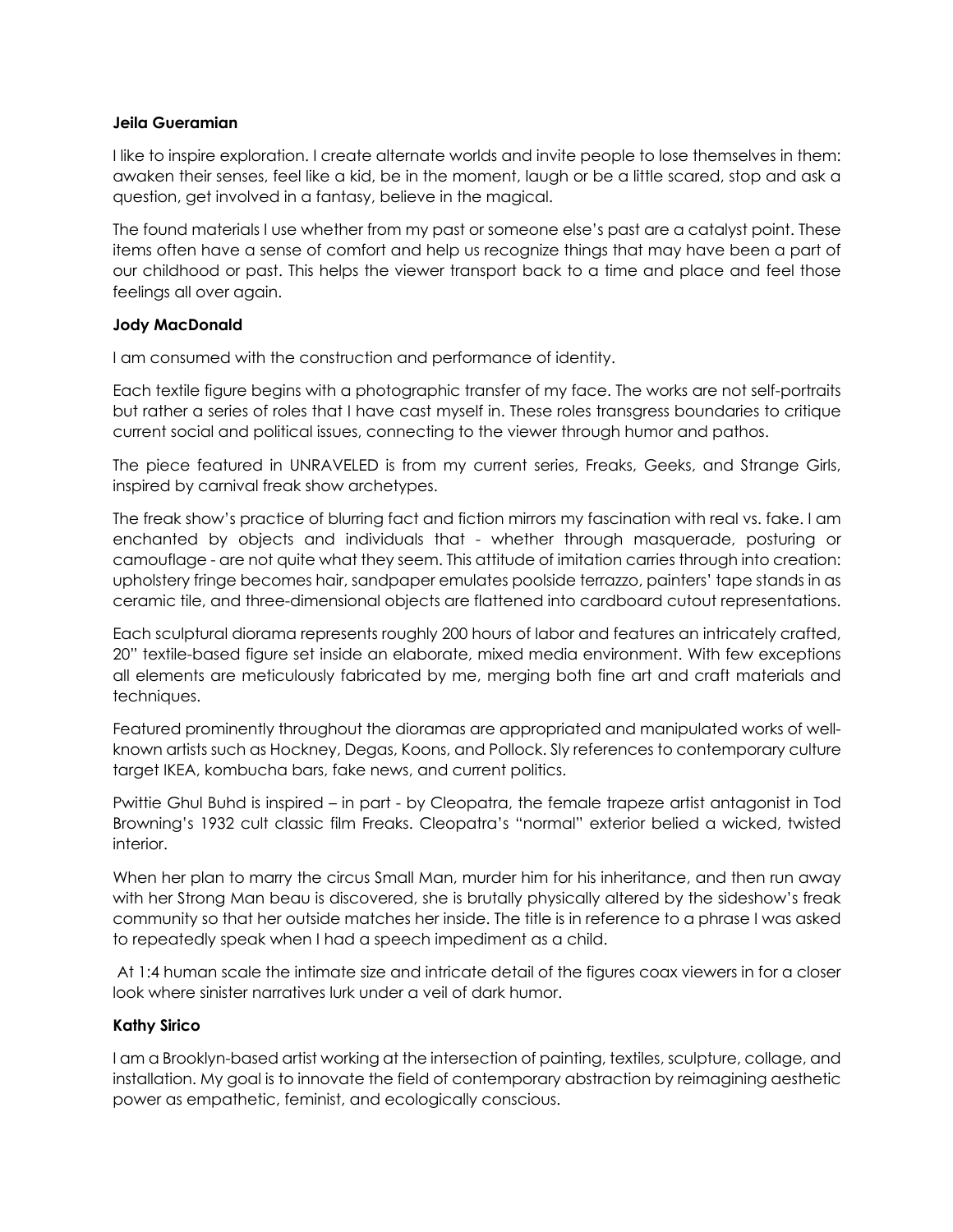I create large-scale wall-based sculptural installations and freestanding objects. My collagebased process combines painted acrylic surfaces with new, found, and recycled materials. My work is maximalist, featuring layers of textured surfaces, bright colors, and unexpected materials.

To create a new abstract aesthetic that is itself egalitarian and forward-thinking, I study visual power as it manifests physically, psychologically, and spiritually throughout culture. I research historical systems of visual power across time, considering how color, method, material, scale, and compositional strategy create power. My vision is to offer an alternative aesthetic to dominant western culture's use of visual power as a promotion of patriarchal systems of gender and ecological oppression. I reimagine painting as a system of skins and structures which I materially reorganize into a non-hierarchical, three-dimensional abstract language. My aesthetic is inclusive, uniting materials, strategies, and histories of visual power across fine arts, craft, and architecture.

#### **Katie Cercone**

My ongoing practice encompasses interdisciplinary installation art, assemblage, performance, and socially engaged community ritual. This work is based in my long-term, active engagement cross-pollinating the languages of embodied feminism, yoga, folk-mythologies, the shamanic impulse and holistic hip hop. Given the explosion of yoga in the West and growing "wellness" and "music" industries, as a pioneer of Hip Hop Yoga since 2011 I explore the detrimental ways in which the face of both yoga and popular music culture has become mired in Eurocentric beauty standards, puritanical Christian values and community-eroding mechanisms of consumer capitalism.

A major goal of my interdisciplinary art practice is the preservation, cultivation and ultimate resurgence of the worship of the Great Mother Goddess, the reinstating of women as spiritual leaders worldwide, and the restoring to sacred status women's genitalia and symbols of fertility. I'm invested in the shamanic medium as prehistoric queer and the role of the artist as medium between worlds.

My installations, wearables and happenings are an Art form bloated with the genital poetry of the Goddess. My textile works are hand-sewn, fabric based sculptural pieces made from recycled materials that have multiple uses as ritual talismans, wearables, ecstatic birth blankets, dreamcatchers and traveling altars. Each has its own total vision and tapestry of meaning. All these aspects function as would yantras - crystallizing my relatedness to all that is, the woven, devouring nature of reality. More immersive installations become experimental spaces for ritual, play and performance for creatives inclined to the sacred arts. Unorthodox Yogis blending spiritual practice with indigenous intuited herstories, hip hop artists fusing the rap cipher and Hindu kirtan ("mother tongues" based on the power of call and response, or "word to the Mother"). Organic energy exchanges and rich cultural dialogues are the basis of my installations and spaces, and my transformational work lies under a sacred canopy of co-created ritual and magic to align with higher consciousness. This is an Art that naturally straddles genres, a profound language forging a pathway between worlds.

#### **Katrina Majkut**

My artwork in the series In Control rejects the stereotypical domestic functionality of samplers. Historically, embroidery prepared women for marriage. Samplers represented domestic skill levels and specific cultural and religious values to potential husbands who sought a woman with the right skills to establish a household – make clothes, darn socks. Cross-stitch was used to advertise and represent specific identities related to womanhood, wifedom and motherhood, but bodily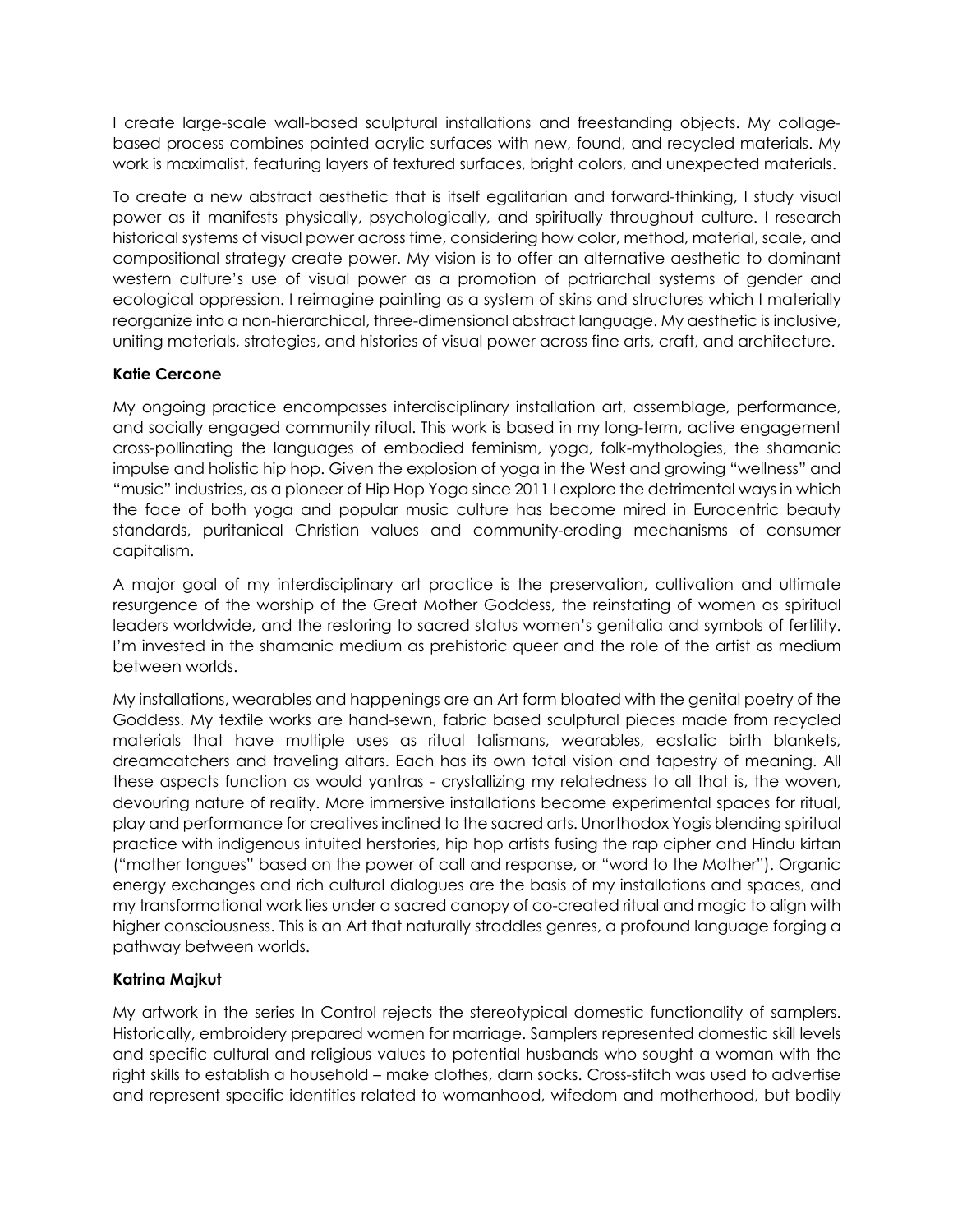functions, autonomy and diverse lifestyles were not represented in this textile practice even if they were essential to those roles. The "domestic craft" of In Control attempts to directly challenge this by stitching all products related to (but not limited to) women's health and needs, family planning, and the body with a fully comprehensive, bipartisan and medically honest approach.

#### **Katy Itter**

I use embroidery to reflect on contemporary feminism and society's relationship with the internet. Patterns, repetition, and ritual frequently appear in my work, revealing a religious nature and expressing an obsession with an unattainable perfection. Playing with notions of perfection and expectation is something that I have always been interested in and seems increasingly relevant in the social discourse. Making art becomes an exploration of self-love in a world that is constantly showering us with alienating social norms. I aim to question these social norms and why we are so quick to accept them.

#### **Kelly Boehmer**

My soft sculptures display a tragic sense of humor. The response that we have to this imagery relates to the emotional complexity inherent in our relationships, fantasies, and anxieties. Saturated colors and furry textures are juxtaposed with upcycled taxidermy in my work. Delicate, sheer fabrics and faux fur "soften the blow," making anxieties easier to confront. The series of photographs allow the viewer to focus on the small details in my sculptural work.

Iconic works from art history, such as the Capitoline She-Wolf, the Laocoön Group, the Arnolfini Portrait, etc., often serve as a starting point for my work. An expressive mark-making is formed from my sewing aggressively by hand. The unrefined stitches of red thread flow throughout the work. After an exhibition, I reuse my materials by cutting up my old sculptures to make new work. This creates a layered history in the materials, similar to pentimenti (the subtle evidence of corrections in a painting, originating from "repentance").

#### **Linda Friedman Schmidt**

My conceptual textile artwork is centered on medium, process, and their associations and relationships. Discarded clothing is my paint. I give second chances to the worn, the damaged, the mistreated, the abandoned, the unwanted, and to myself. My emotional narrative portraits and figurative artworks examine the human condition through my own lived experience. I use discarded clothing to question the marginalization of my subjects while conveying their humanity. I believe that humans are fragile like cloth, all of us "cut from the same cloth," our lives entwined, entangled together sharing a common humanity.

Discarded clothing is the second skin, a medium of identity, emotion, and memory. Under the skin lies emotional pain. I grew up cloaked in sadness, emotionally damaged. There was a tremendous need to transform the pain, to create new skin from old. Discarded clothes are used to untangle identity. I explore the self as split, fractured, and transforming. I deconstruct the clothing with scissors, a tool both destructive and productive that empowers me to make the art and to cut myself loose from the past. The violence of cutting and deconstruction make way for the reconstruction and refashioning of a broken past.

I explore mending, the idea of repair as both a physical and symbolic act relating to individual as well as social trauma. Mending offers hope that a broken present can be transformed into something better. Central to my process is the arrangement and rearrangement of pieces to create a new whole. Fragments assembled and joined become emotional narratives that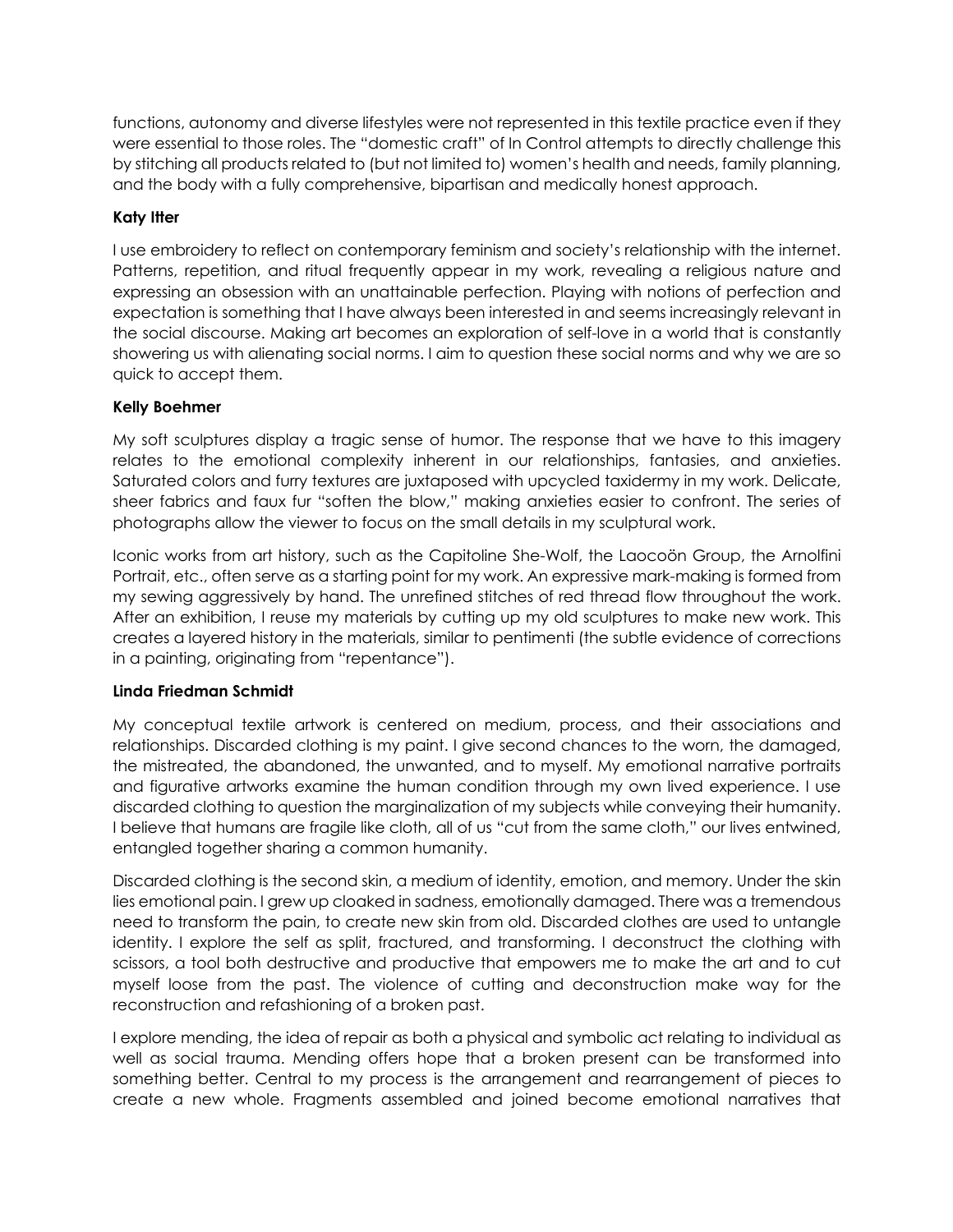interweave past with present, personal history with current social, cultural, political, and feminist issues.

Although my technique resembles rug hooking, I have no interest in rug making. The connection with rugs is conceptual. Rags and rugs are metaphors for discarded and downtrodden humanity. Hooks fill in the holes in the canvas and in my soul. Hooks grab the attention of the viewer and help me reach people on an emotional level with my art. I take rugs off the floor, reinvent, and rescue rags, elevate and celebrate them on museum and gallery walls. What is shoved under the rug is depicted on the surface. Uncovered and revealed are concealed emotions, the unvarnished truth, the reality hidden beneath the surface, topics avoided, and the murky layers that make up our lives.

#### **Lisa Federici**

My body of work, that focuses mainly on parts of human anatomy, consists of a mixed media approach which highlights sewn together recycled sari silks. The sari silks I work with are sourced from women's collectives in India and offer the women who gather them and prepare them an opportunity for self-improvement and financial gain.

Having the knowledge that countless women before me have touched and worked with the saris gives the materials a place of honor in my work. These silks, along with sari ribbons and other materials typically relegated to "women's work" and "craft," allow me to establish strong feminist themes within my work. By sewing the materials both by hand and by machine into rudimentary and at times crude facsimiles of the human figure and anatomy, I play with the juxtaposition of traditional women's roles and modern technologies here and across the globe. My hope is for the viewer to have a visceral reaction to their own body which in turn will intrigue them and allow them the opportunity to investigate my work for its nuances and textures. Thereby engaging the viewer and allowing them to experience and interpret the materials and the human form in new and unique ways all while underscoring the female experience and role.

In each individual work I allow the silks to bend, fold, bleed, and fray as they want. By leaving the threads and fibers loose, hanging, and free to move, they become representative of the fluidity and linear quality of veins and capillaries in the human body. Additionally, the flexibility of the silks creates an interplay between human connectivity and human emotion. By using straight pins to represent the piercing of bodies and souls, and a needle and thread to bind all the elements together, I am able to further develop the theme of connectivity through a visual, literal, and figurative coming together of all the materials and elements within my work.

In this series of work, I am committed to exploring the connection and dichotomy between craft, sewing, and fine art. By highlighting women and their role in the home, society, and within their work, coupled with an emphasis on human anatomy, I am able to merge not only the female experience, but the human experience.

#### **Marianne Fairbanks**

Marianne Fairbanks makes work that explores the deep meaning in geometry and abstraction as they relate to textile and graphic design vocabularies. Fairbanks approaches weaving, painting, photography, and sculpture with a playfulness of process that destabilizes conventional value systems of hard and soft form-making while digging into more philosophical understandings of material vs immaterial.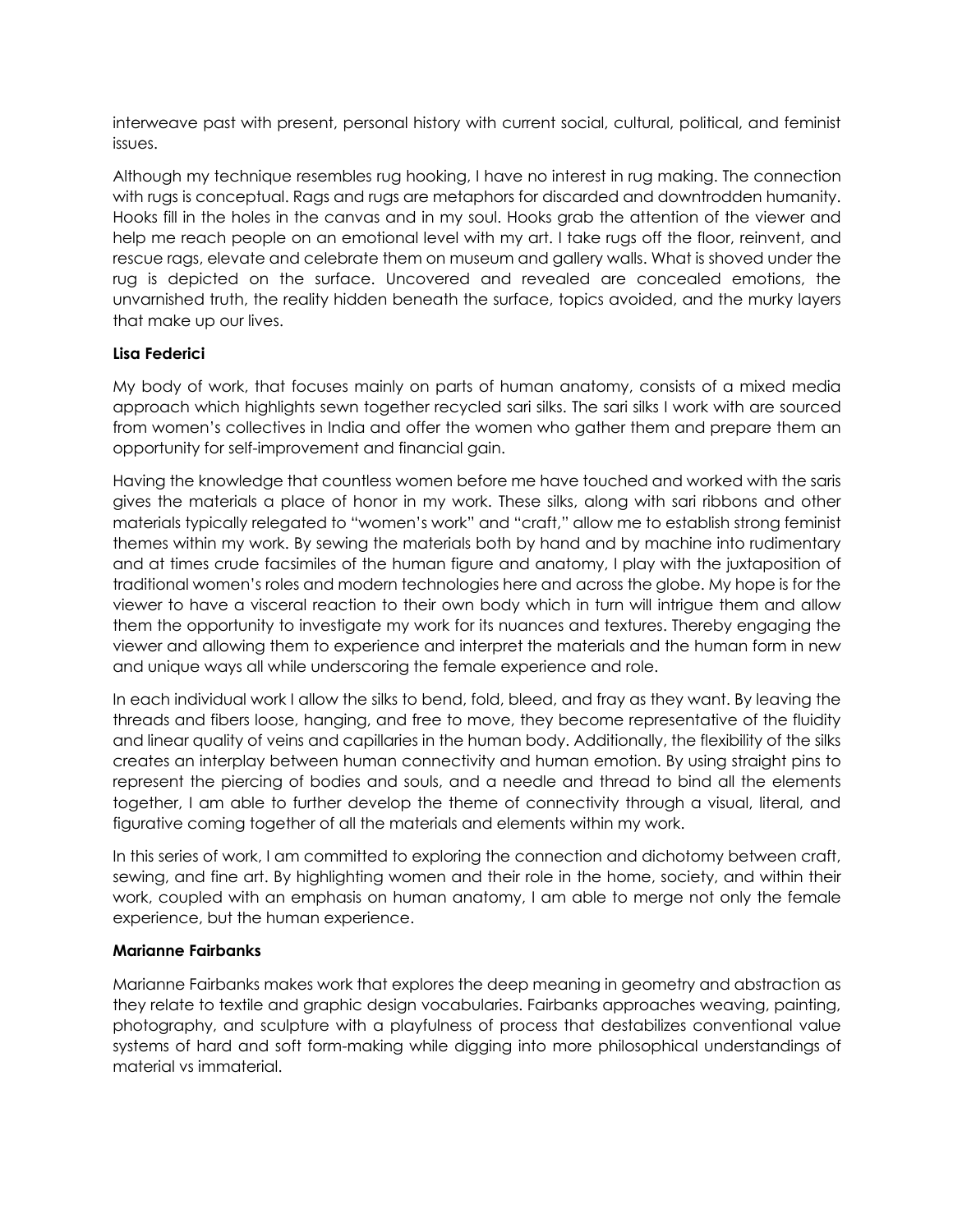The viewer is asked to consider object as photo, photo as pattern, pattern as dimensional; confronted simultaneously with macro and micro, foreground and background, disorienting the viewer as they search for a focus. While the work fights for perceptual attention, it also encourages a deep engagement with our material world in the construction of philosophical belief systems and physical realities.

#### **Mary Tooley Parker**

Mary Tooley Parker is a textile maker. Her artwork focuses on realistic interpretations of people and nature, whether from memories, local history, or visual images. Incorporated in her work are new and recycled wool, cotton, and silk fabric, fleece, handspun yarn, silk fiber, metallic fibers, and more. She uses natural and synthetic dyes to create colors as needed.

Textile art is received by the viewer in a different way than fine art, and there is science showing that a different part of the brain is stimulated when viewing a textile. It appeals to the senses, especially touch, and gives a feeling of warmth and familiarity before the brain even registers the visual image. Working in the simple medium of rug hooking affords Parker a strong connection not only to the fibers running through her fingertips, but also to the women who used this medium and other fiber mediums to express themselves during difficult times and with limited materials. Using this medium as a creative expression of her 21st century experience, she carries this tradition into the contemporary art world by taking the work off the floor to be viewed as art.

#### **Melanie Fischer**

We are drawn to the grand gesture, the loud assured voice, the bold move, the aggressive brush stroke. I celebrate the opposite: the small moments in our lives - the unremarkable. I honor the overlooked common miracles and unnoticed superpowers that keep our homes, our communities, and our societies going.

For the last couple of decades, I have primarily worked with fabric and thread -- that which embraces our everyday. Viewers know how it feels, they can relate to the material just as they connect to the dismissed domesticity and the ordinary but important aspects of daily life.

My most current group of sewn artworks started in celebration of the uncelebrated heroes: the person who can find you a clean public bathroom, the person who steps up and does the dishes or cuts onions for you, but as Covid-19 took over, some of the things I was celebrating became even more pertinent; toilet paper, soap, hand sanitizer. These objects became signs of hope, of safety, of comfort.

#### **Melissa Zexter**

Melissa Zexter combines embroidery with photography. She sews by hand directly onto photographs she has taken, combining a traditional practical skill, embroidery, with a modern and mass reproducible process, photography. The artist's fundamental concern is to explore the photograph's material status as three-dimensional object as well as to examine issues of identity, memory, and technology. Her interest in the creation of hand-crafted, unique photographic objects is related to the proliferation of images in the modern age, one where images – and specifically photographic images – have lost their own object status altogether. Through their manipulations of the image's surface with embroidery or the partial removal of the emulsion, the photographs become unique, no-longer reproducible objects. Concerned with the interaction between hand and eye in relation to the photographic image, Zexter's complex works explore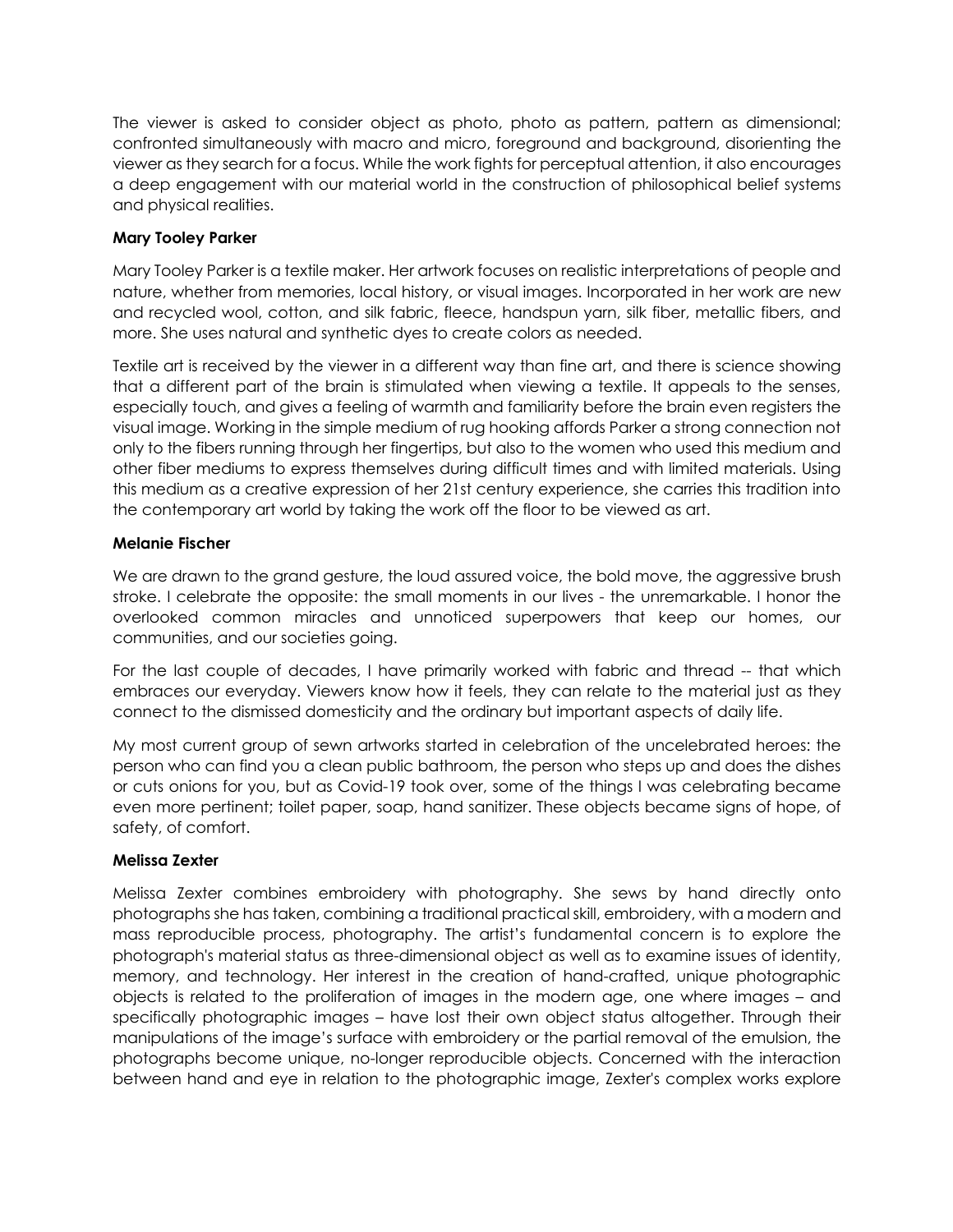memory and personal experience while manipulating the generic qualities of the photographic print.

#### **Mychaelyn Michalec**

My work depicts the mundane matters of domestic life. It uses imagery from home life, documented by secretly photographing the scenes around me using an iPhone. Social media has idealized family life, but I try to illustrate moments of both simultaneous disconnect and connections in the everyday. I then translate these scenes into textiles using both mechanical and hand tools; the yarn is injected through the base fabric with a continuous running stitch, leaving loops on the surface that form and follow the drawing of the design. After the tufting is complete, the rugs are then stretched on a frame like a traditional painting. This type of display renders them not utilitarian, but not the same objectness of a painting, and observes a fluidity of boundaries between craft and art.

Loop pile rugs have been called "America's one indigenous folk art", because both its technique and means of artistic expression were conceived and developed in North America. This rug tradition in rural communities was dynamic and utilized varying techniques and tools. I situate my work within craft because of its feminist tradition of paying tribute to generations of women's domestic and invisible labor. The process of rug tufting and the subject of domesticity combine issues of feminine-aesthetics, craft, and cultural value.

#### **Mz Icar**

We create narratives in the form of mixed-media street art and fine art that explore histories and imagine the best-case scenario future from the perspective of women and people of color. We are connoisseurs of arrangement. We arrange and rearrange light, color, materials, things, history, and paradigms. We work in photography, illustration, and mixed media, often weaving together mediums to explore 'what if?' and imagine alternative outcomes as well as concepts for the future particularly around marginalized people.

#### **Orly Cogan**

The tableaux I create are inspired by relationships. I work with vintage fabrics and embroideries as a base made by women of previous and more modest eras. I act as a collaborator, modernizing their traditional work and altering its original purpose by updating the content to incorporate the unladylike reality and wit of contemporary women, their struggles, and stereotypes. These issues are different from those of the earlier generation of women who originally embroidered textiles to "feminize" their homes. I mix subversion with flirtation, humor with power, and intimacy with frivolity. My subject matter is frank and provocative, dealing with issues of fertility, sexuality, self-image, isolation, vulnerability, indulgence, and beauty in the mundane, which are designed to challenge social stereotypes embedded within childhood fairytales. My quest is to tell fantastical stories of cultural expression with today's brand of American confessionalism where many of my heroines linger between a public and private realm mixed with yesteryear's kitschy conservatism. My work explores the many flavors of feminism.

#### **Robin Kang**

In my practice I explore the connections between contemporary technology, the history of textile fabrication/manufacturing, and its association with ancient spiritual practices. Incorporating graphics drawn from both circuit boards and patterns reminiscent of ancient weaving traditions, my work points to the influence that weaving technologies have had on the development of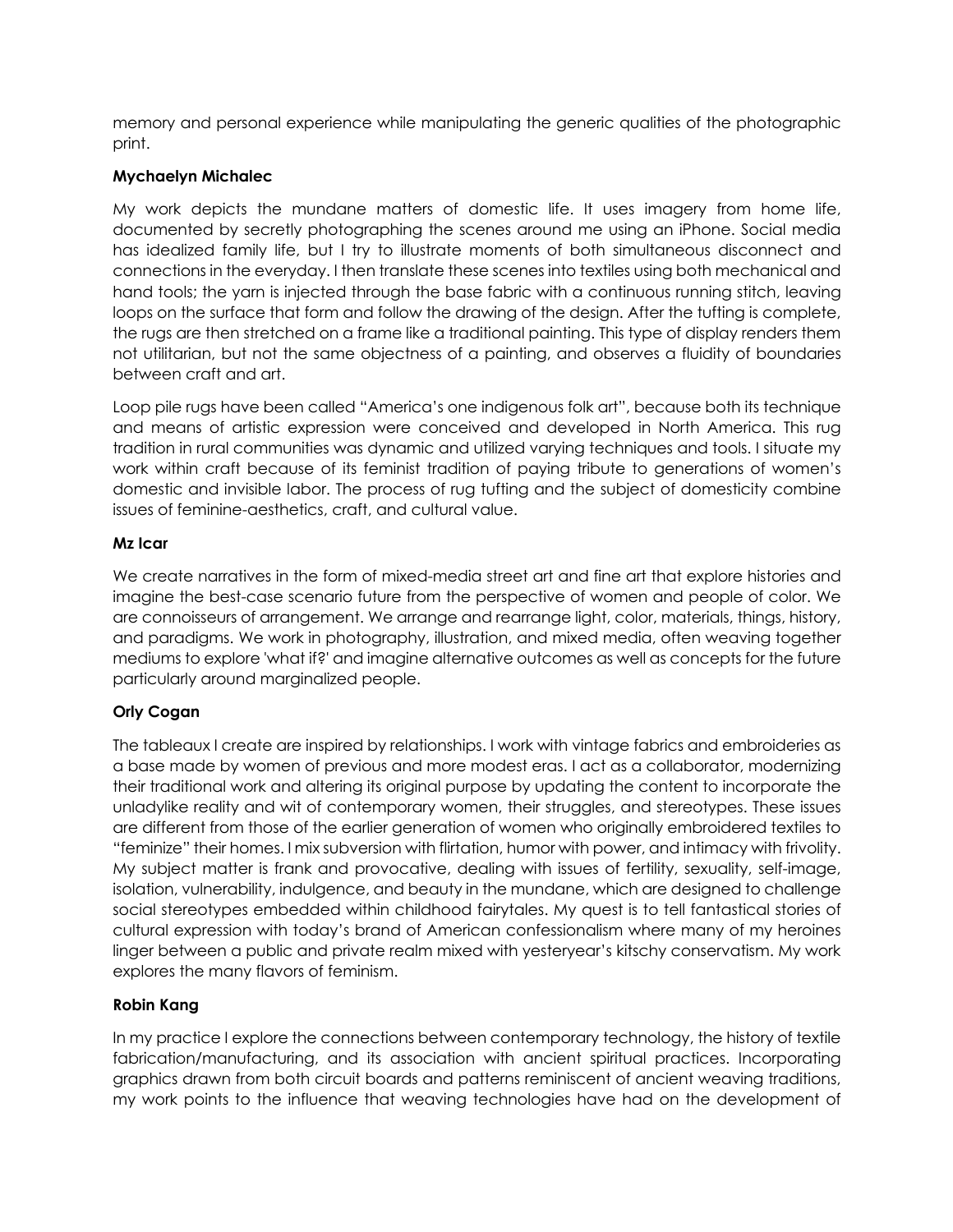humanity's mechanical development and eventually modern computing. Inspired by the influence of Jacquard's punch card system (developed for his loom) on the creation of early computers, to the hand-woven copper wires found on early memory storage hardware, I visualize how our current technological landscape is closely linked to the history of weaving. In parallel to my artistic practice, I have researched the connections between ancient textiles and sacred traditions, leading to apprenticeships with Mayan, Quechua, and Amazonian textile artisans and wisdom keepers. Inspired by the ways knowledge can be recorded within patterns, both in weaving itself and embedded through the ritual process of creating textiles, in my recent work I utilize shapes found on contemporary audio equipment circuits that have striking similarities to ancient textile motifs to create my own mythic motherboard tapestry designs, that envision a fusion of new technologies with a deep understanding of sacred practices and their harmonious existence with nature. This understanding can guide us as we navigate the environmental challenges of our ever-changing digital world.

#### **Rosemary Meza-DesPlas**

Rosemary Meza-DesPlas explores the concept of anger as a tool for change by juxtaposing found imagery from social media, art history and mass media. She is interested in how social movements, Women's Marches and #MeToo harnessed anger in order to forefront an array of gender-based burdens. Meza-DesPlas' most recent drawings incorporate her gray hair. She has been sewing with her own hair since 2000. Her hair is hand-sewn into a variety of grounds with small embroidery needles. Meza-DesPlas' decision to collect, sort and utilize hair as a vehicle for artmaking is informed by socio-cultural symbolism, feminism and body issues, and religious symbolism.

#### **Sally Hewett**

My practice centers around ideas of beauty and ugliness and the conventions which determine our definition of each. I am interested in how we see things and how we interpret what we see: does my particular way of representing bodies, using fabrics, stitching and embroidery, affect how the content of the work is seen? To some extent I see my work as an investigation of the divide between craft and art.

I love bodies. And it is not the conventionally beautiful bodies that take my eye, it is bodies which show their history, that have been altered by their experiences, that are decorated with bruises, scars, spots, stretch marks, freckles, pigmentation, veins. Bodies that have the marks of life on them. But also bodies which have been deliberately altered and decorated - by man rather than by life – scarification, tattoos, plastic surgery, fillers, etc. Are some characteristics of bodies inherently beautiful, or ugly, or disgusting? Or because we see everything through the veil of culture, fashion and convention is it almost impossible for us to see bodies objectively?

I am currently making a series of medical/surgical pieces, showing bodies that have been altered by disease or surgery. My granny (an upholsterer and seamstress of great skill) had her breast removed as a result of cancer and was hugely grateful to the surgeon for saving her life. But she was almost equally appreciative of what a beautiful stitching job he had done. She was very proud of her scar.

#### **Sooo-z Mastopietro**

As a mixed media artist, I gather inspiration through color, texture, composition, humor and irony, which are essential elements to my work giving way to limitless endeavors infused with spirited experimentation and calculated execution. My unique style is an open curiosity which lends itself well to themes from the irreverent to profoundly conceptual. My objective is to achieve infinite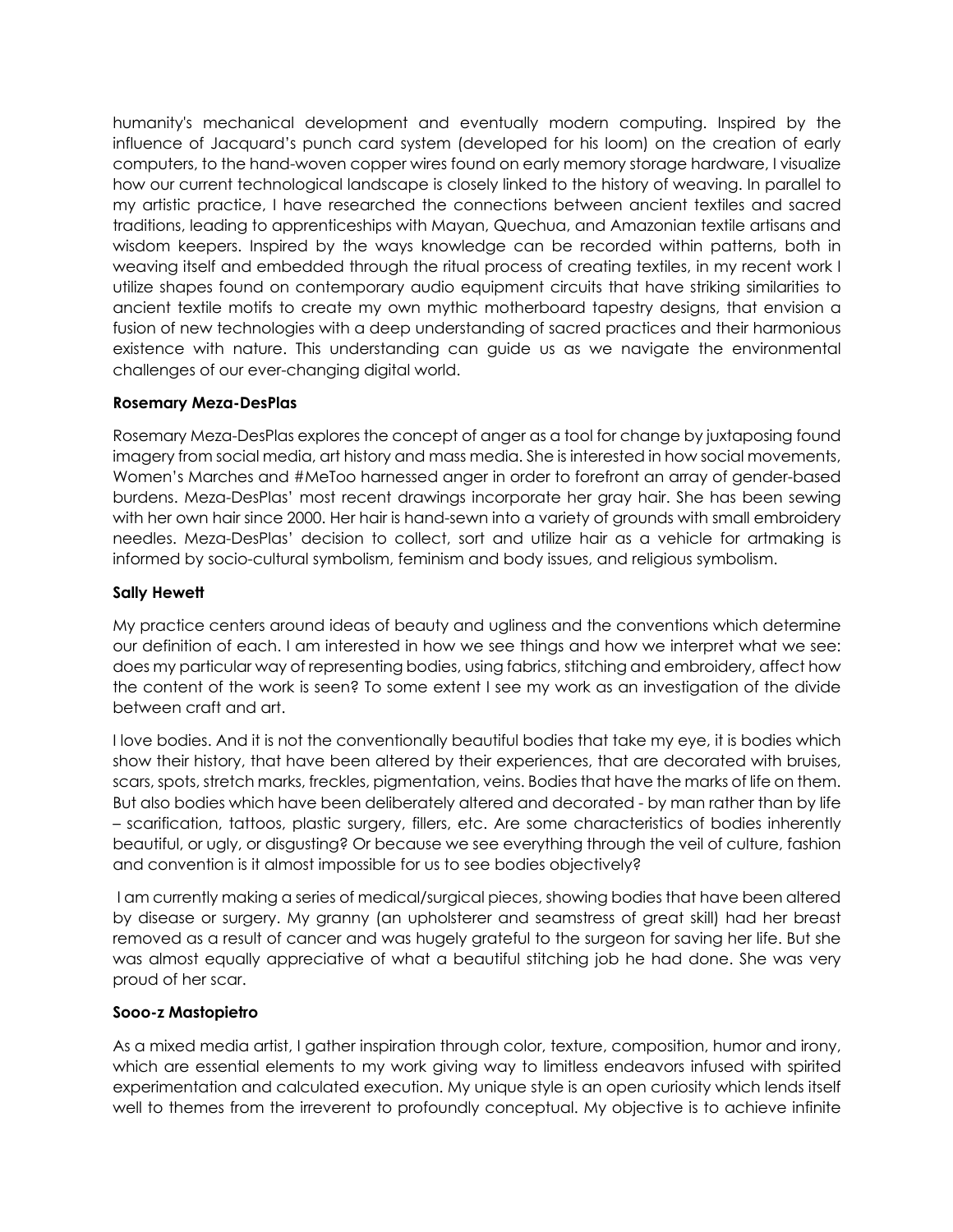boundaries from a finite form. These intricately manipulated tubes of fabric represent the parts of the sum which inevitably become the sum of bigger parts.

#### **Sophie Boggis-Rolfe**

I have always loved exploring new materials that can be used in unpredictable ways. Subjects that I most enjoy are figurativism and portraiture, as there is always an undeniable truth to the human experience. My main method of working is using pins or nails with thread or string to depict something in a realistic manner. This method is called 'Constellations', and my aim is to represent a form by connecting the nails with string. With each line connection the thread/string builds up a tone or shadow. The layering and tactile representation that forms allow me to explore the more multi-dimensional depths of the image. I am drawn to this method as one can appreciate my work from different positions, up close and afar, merging the abstract with realism. Seeing my 'Constellations' in a real-life setting lets viewers understand the material relationship between the elements used in the construction. The 'Constellations' have patterned sharp tones, elevating the features that normally have certain textures. The work looks into a person's soul and sees how it manifests itself. Just as astrology can be seen as relating to someone's personality, some of the 'Constellations' can be read as a metaphor, the connected points constructing the portrait's features. This is similar to the electronic interactions of atoms with their protons and electrons, or neurons that weave themselves in our brains to hold the memory of someone we know. The 'Constellations' are about the small but important connections that inform one's existence.

#### **Stacy Isenbarger**

A desire to both hold on to and let go of our past influences drives my mixed-media practice. Contradictions of form and media quietly speak to tensions we have with negotiating our sense of place.

As works seem to pull themselves together or break apart, they act as stand-ins for complex personas confronting their environments-- physical, spiritual or cultural. Visually these materialdriven paradoxes can confuse viewers due to their orderly nature, but the tightness of craft makes the tensions within them quickly felt, yet mysteries for us to ponder further. In this way materials contrast and connections act as clues. From upholstered forms, needle work, and velvet to concrete, tree branches, and rocks, I seek ways to express complex negotiations with our edges our reaches, our landings, our thresholds,... our sense of home.

#### **Stephanie Eche**

I create work that questions cultural identity, consumerism, and time-based labor in relation to my experience as a third-generation Chicana. I am interested in texture, layers, craft legacy, and everyday objects. I manipulate natural, found, and repurposed fibers by breaking them down and building them back up, incorporating ancient and contemporary methods such as weaving, knotting, layering, and dyeing or painting.

This process examines the erasure of indigenous cultures as a result of colonization and capitalism, including the assimilation of my Chicana family, both in central Mexico and more recently in Los Angeles, California, and Phoenix, Arizona. Drawing inspiration from Huichol art and mythology, Zapotec weaving, my own memories, family research, and literature, I create imagery that helps me reclaim and understand my mestizo heritage.

#### **Victoria Selbach**